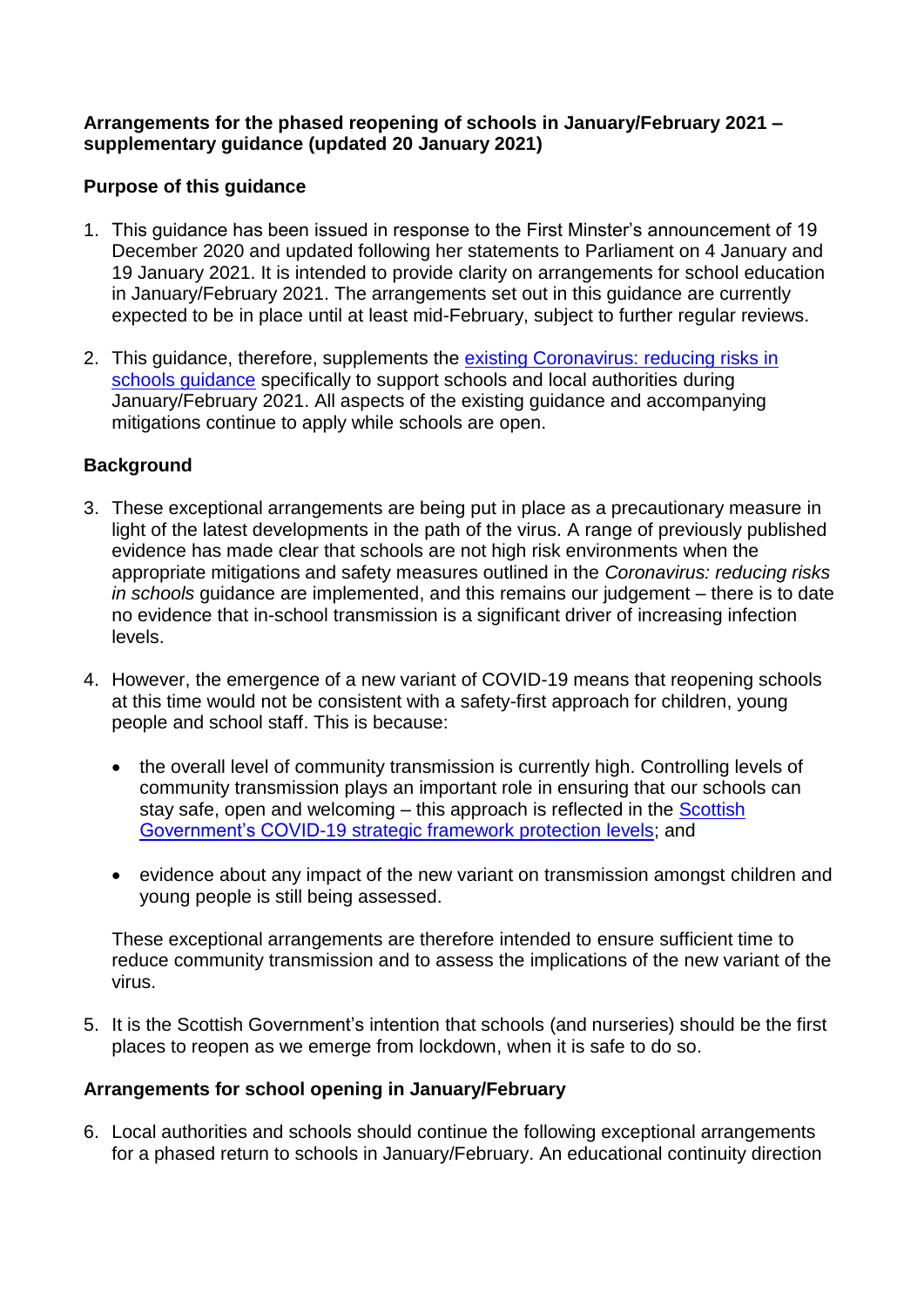has previously been issued to provide the legal basis for this approach, and will be updated in due course:

- Until schools can reopen more fully, which will be at the earliest date possible, attendance in schools should be restricted to:
	- $\circ$  Vulnerable children and children of key workers only. Definitions are provided later in this supplementary guidance; and
	- o Staff who, in the judgement of the local authority and schools, are required to attend in person to give effect to these revised school reopening arrangements.

This may, for example, include: staff needed to ensure the safe opening and operation of the school, including senior leadership teams, facilities management staff, cleaners, etc.; and teaching and support staff required to attend to deliver in-person support to vulnerable children and children of key workers, or to deliver remote learning if they cannot do so from home. In light of the strict lockdown conditions in place at the current exceptional time, local authorities and schools should ensure that only those staff who are required to support these essential activities are requested to attend in person, and ensure that updated guidance on individuals on the shielding list is followed.

- Local authorities and schools may wish to draw on lessons learnt from running childcare hubs earlier in the pandemic when putting in place the local arrangements in schools to meet the needs of vulnerable children and the children of key workers.
- The role of certain in-class roles (e.g. pupil support staff) and the part they may play in supporting remote learning should be discussed locally with staff and unions.
- Appropriate provision of school transport for children and young people attending school should continue. Advice on [safe school travel](https://www.gov.scot/publications/coronavirus-covid-19-guidance-on-reducing-the-risks-in-schools/pages/school-operations/#schooltransport) remains in place.
- All other pupils should be provided with an appropriate timetable of remote learning until schools can reopen more fully, which will be at the earliest date possible.
- Regular reviews of these arrangements will be undertaken, taking into account the latest evidence about the new variant and progress in reducing community transmission levels. Arrangements following these reviews will be communicated at the earliest opportunity.
- All of the above is subject to updated guidance on attendance for clinically vulnerable staff and pupils, including the enhanced protections at Levels 3 and 4.
- Local authorities and schools should ensure that local risk assessments and individual risk assessments for clinically vulnerable individuals are up to date, to ensure the safe running of schools and school transport under these arrangements. Consideration may, for example, be given to any additional mitigations that could be put in place due to fewer numbers of people being in school buildings. Local decisions should be made about whether specific staff may work from home where their attendance is not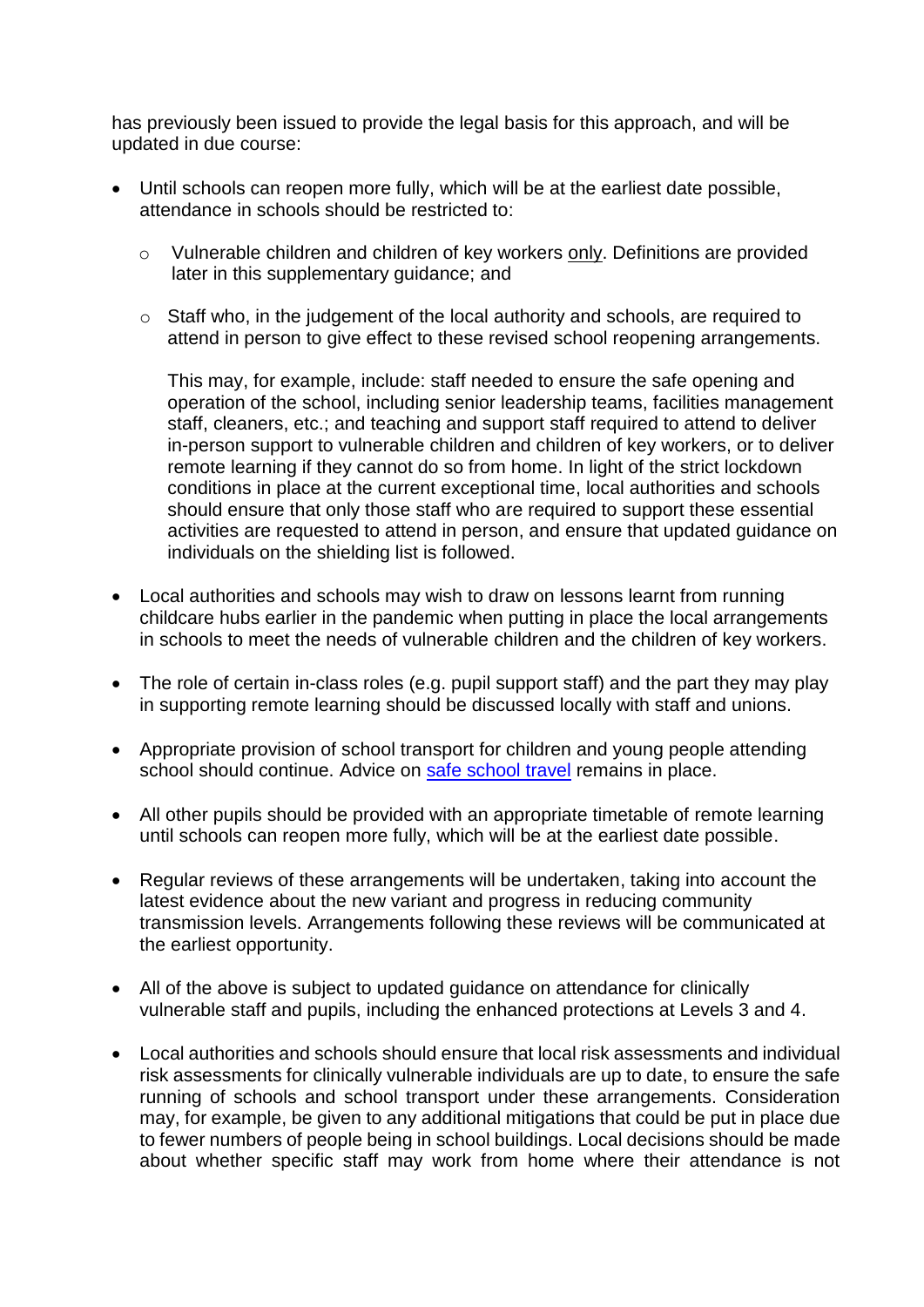required to give effect to these arrangements – for example, when delivering remote learning – and how this can be facilitated.

- Local authorities should ensure that children eligible for free school meals continue to receive them (or benefit from alternative arrangements) during the period of operation of these arrangements (see below for further information on this).
- [Temporary lockdown guidance for colleges](https://www.gov.scot/publications/coronavirus-covid-19-universities-colleges-and-student-accommodation-providers/pages/temporary-lockdown-guidance/) has also been published. This makes clear that senior phase school pupils should not attend college while schools are only providing in-person learning for a very limited number of pupils. Colleges should explore whether arrangements can be made for this learning to take place online.

## **Support for vulnerable children and young people**

- 7. Some children and young people rely upon the care and protection provided by schools and other agencies in relation to a range of specific circumstances.
- 8. Local authorities (including through joint working between Chief Social Work Officers and Directors of Education) should ensure and prioritise continued care and support for these pupils during the period until schools reopen more fully. In doing so, they should consider how best to apply the definitions below whilst balancing the overarching policy aims of reducing the number of children, young people and staff who need to attend school in person as far as possible.

## *Vulnerable children and young people – definition*

- 9. Children and young people may be vulnerable because of factors related to their personal development, features of their family life, or because of wider influences that impact on them within their community.
- 10.Those children who were considered to be vulnerable prior to the pandemic should have been known to services, and are likely to have had a child's plan. The pandemic has brought others into this category, for example through loss of family income.
- 11.Where a child requires co-ordinated support from more than one agency, this is likely to suggest greater vulnerability, and the plan would be co-ordinated by a lead professional. This would include a range of children and young people, such as those:
	- at risk of significant harm, with a child protection plan
	- looked after at home, or away from home
	- 'on the edge of care', where families would benefit from additional support
	- with additional support needs, where there are one or more factors which require significant or co-ordinated support
	- affected by disability
	- where they and/or their parents are experiencing poor physical or mental health
	- experiencing adversities including domestic abuse and bereavement
	- requiring support when they are involved in making transitions at critical stages in their lives.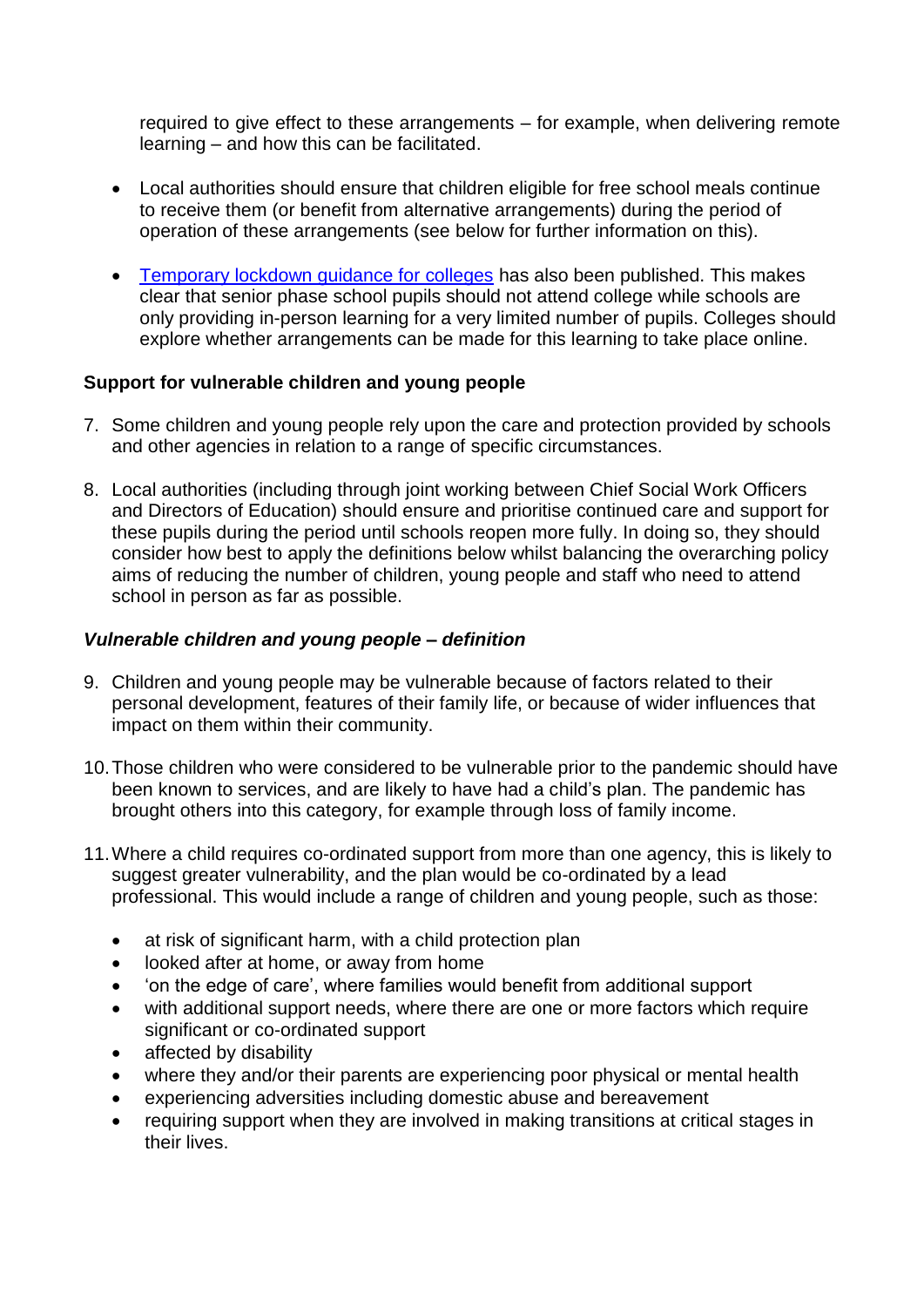12.Children and families may also experience adversity because of the impact of poverty and disadvantage (including entitlement to free school meals), and many will be facing this because of the necessary measures to respond to the pandemic. This will include families with loss of income, experiencing social isolation, or otherwise struggling because of the lockdown.

## *Decision making for this group*

- 13.Local authorities and health boards, working with partners including third sector organisations, will either know or be able to identify the children and families within their areas who are potentially at risk and therefore need additional support. The need for additional support can be identified prior to birth, so this should include help for pregnant women.
- 14.Crucially, vulnerability is not an exclusive concept, but should take account of all of these factors and others, that means that a child and family may need additional support. The judgement of the children's sector professionals – critically those working most closely with the family – will be paramount in assessing vulnerability.
- 15.Those who work directly with children and young people are best placed to identify children and young people who will require support in order to ensure their wellbeing, as a result of these exceptional phased opening arrangements.
- 16.As noted above, when determining which vulnerable children should attend school in person, local authorities and schools should have regard to the overarching policy aim of these exceptional school closures, which is to reduce the number of children, young people and adults from different households interacting in- person within communities (including schools) as far as possible, in order to prevent COVID-related harms. If it is possible for children to be cared for safely and have their learning supported sufficiently well at home, that approach should be preferred.

## *Named Person (key point of contact) service*

- 17.Named persons as key points of contact are a very important first response for vulnerable children (as defined above).
- 18.Local authorities will consider how best to continue to provide key points of contact during this period until schools can reopen more fully.

## **Support for children of keyworkers**

- 19.The definitions of key workers agreed with local authorities previously during the pandemic will continue to apply. The need for local flexibility to suit local circumstances is acknowledged. The definition of key workers sets out that:
	- There should be a particular focus on key workers in posts which ensure that essential services can be delivered and cover tasks within the local community which support the vulnerable and aid community resilience. This may be slightly different in each community to allow the country to address local priorities. Whilst decisions will be taken at the local level, we would expect this to include consideration of: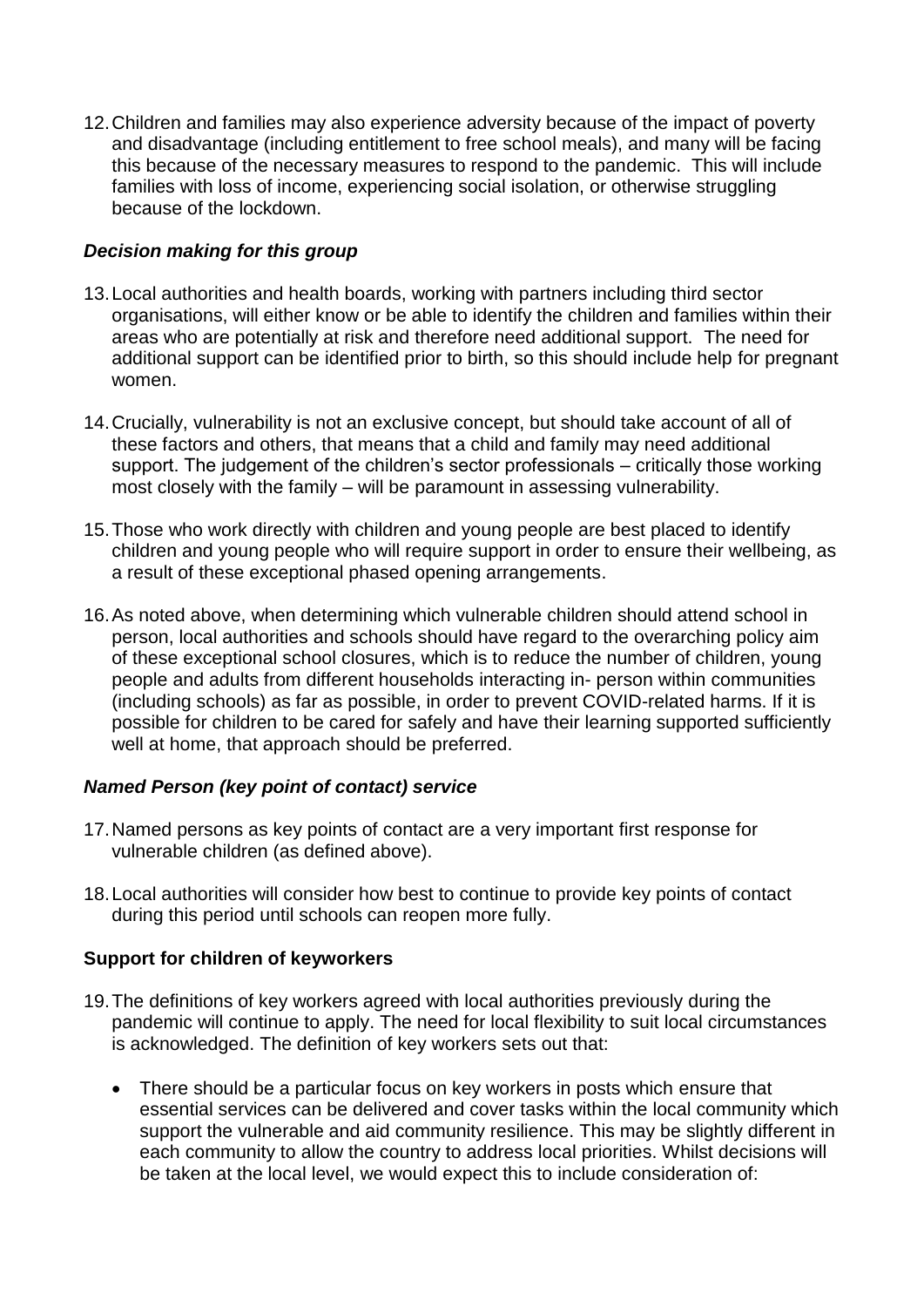- $\circ$  Category 1 Health and Care workers directly supporting COVID-19 response, and associated staff; Health and Care workers supporting life threatening emergency work, as well as critical primary and community care provision; Energy suppliers (small numbers identified as top priority already); staff providing childcare/learning for other category 1 staff.
- $\circ$  Category 2 All other Health and Care workers, and wider public sector workers providing emergency/critical welfare services (for example: fire, police, prisons, social workers), as well as those supporting our Critical National Infrastructure, without whom serious damage to the welfare of the people of Scotland could be caused.
- $\circ$  Category 3 All workers (private, public or third sector) without whom there could be a significant impact on Scotland (but where the response to COVID-19, or the ability to perform essential tasks to keep the country running, would not be severely compromised).

These categories are relevant only to consideration of the allocation of exceptional places for children and young people for in-person learning. They are not intended to inform decisions about which staff should be asked to attend work in person (employers should refer to [Coronavirus: Guidance on working from home](https://www.gov.scot/publications/coronavirus-covid-19-guidance-for-homeworking/pages/overview/) for further information on this). As noted earlier in this guidance, only school staff who, in the judgement of the local authority and schools, are required to attend in person to give effect to these revised school reopening arrangements should do so.

These categories are intended to support prioritisation of the allocation of places where they are limited. For example, Category 1 and 2 workers would take precedence over Category 3 workers if schools do not have sufficient capacity to accommodate all requests.

- 20.For the avoidance of doubt, during these exceptional arrangements we would expect that all school staff and staff providing daycare of children's services, including early learning and childcare, who are required to attend their work in person, or who cannot otherwise provide essential support for remote learning while working from home, would qualify as category 1 or 2 key workers. Wider groups of healthcare and other workers who have been brought in to support vaccination rollout and Test and Protect would also be expected to qualify under category 1.
- 21.While there are differences between the current situation and the previous strict lockdown (from March 2020), the gravity of the situation and the overarching aims of the exceptional school closures are judged to be sufficiently similar to support a similar approach as previously to the application of the definition of key workers and the provision of in-person schooling. The following key principles should be applied by local authorities and schools, and communicated clearly to school communities and local employers:
	- There should be clarity on the way in which key workers or their employers can apply for places in schools.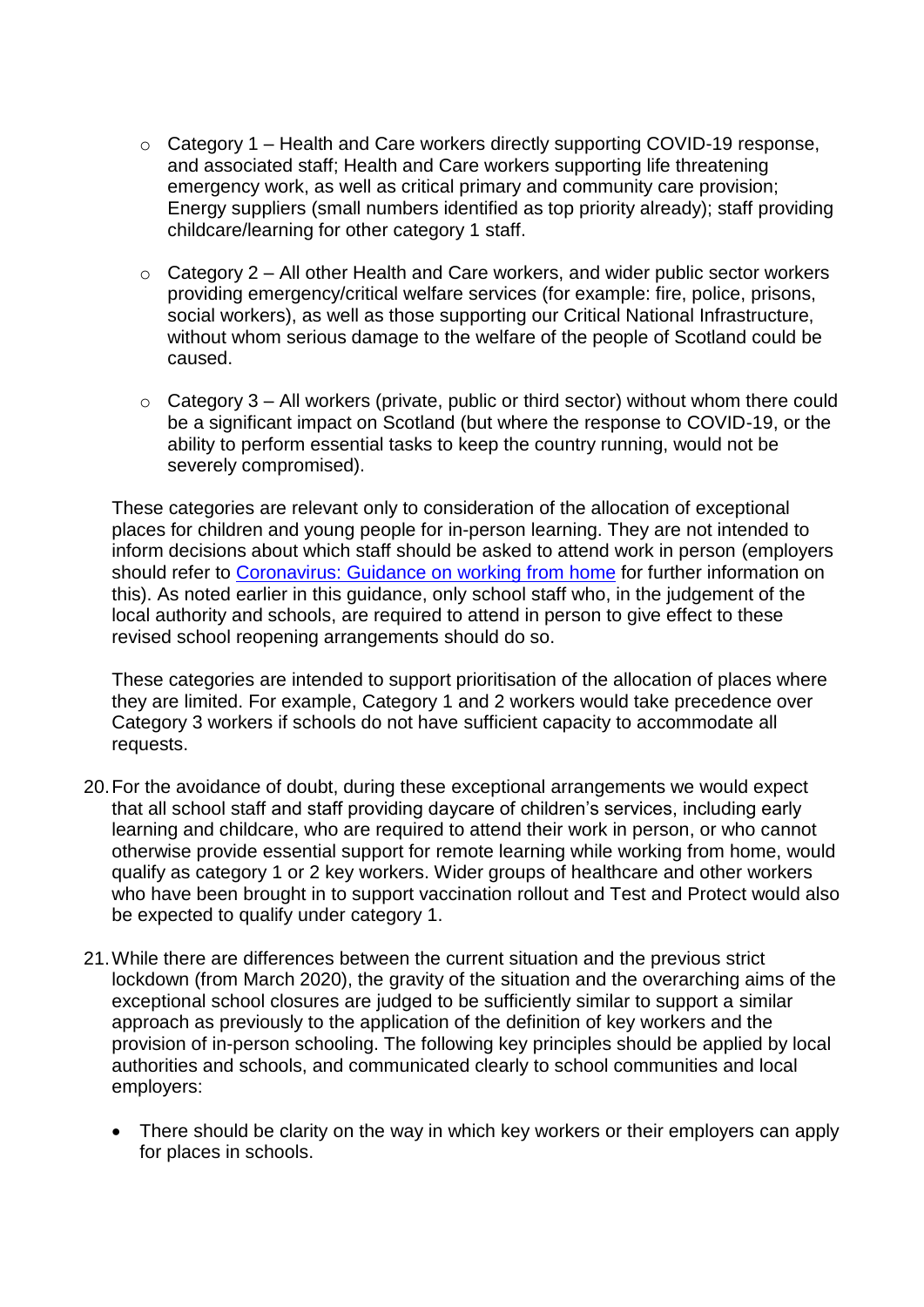- The number of children taking up these places in schools during the strict lockdown period should be kept to the absolute minimum necessary.
- Only key workers who are physically attending their workplace or who cannot fulfil their critical functions when they are working remotely from home while supporting their children's remote learning may qualify for places.
- Where alternative options are available e.g. where childcare/remote learning can be provided or supported by one non-key-worker parent or carer who is able to work from home – these should be used instead of children attending school in person. Consideration should be given to ensuring application of this approach does not limit the ability of health and care staff (in category 1) to support the Covid-19 response during this period of acute pressure.
- If it is possible for children to be at home during this exceptional period, until schools reopen to them, then they should be. Whole workforces or entire groups of staff should not be designated as key workers. Doing so would undermine the collective effort we must all make to stay at home, protect the NHS and save lives during this period of strict lockdown.

## *Advice for employees*

- 22.The following advice is for employees who are considering requesting a space in school for their child during this exceptional period on the basis that they are key workers.
- 23.During this period of strict lockdown, employees should first talk to their employer if they are an employee and they believe:
	- they are a key worker
	- it is absolutely necessary for them to attend their place of work to fulfil their critical functions; and
	- they have no access to appropriate alternative childcare/remote learning arrangements. Alternative childcare arrangements may include informal childcare or accessing a childminding service (which remain open to all children at present). See [Your guide to childcare | Parent Club](https://www.parentclub.scot/articles/your-guide-childcare) for further information.
- 24.Together with your employer, you can then make appropriate decisions about whether and how to apply for a place, drawing on local authority guidance.
- 25.Employees may also seek advice and support from their trade unions in these matters.

#### *Advice for employers*

- 26.The following advice is for employers who believe their employees may be key workers and are considering supporting them to request a space in school for their child during this exceptional period on that basis.
- 27.During this period of strict lockdown, employers should:
	- only contact the relevant local authority to make the case for key worker designation for employees if it is a measure of last resort.
	- please contact your local authority for information about the arrangements they have in place. Further information: contact details for your local authority.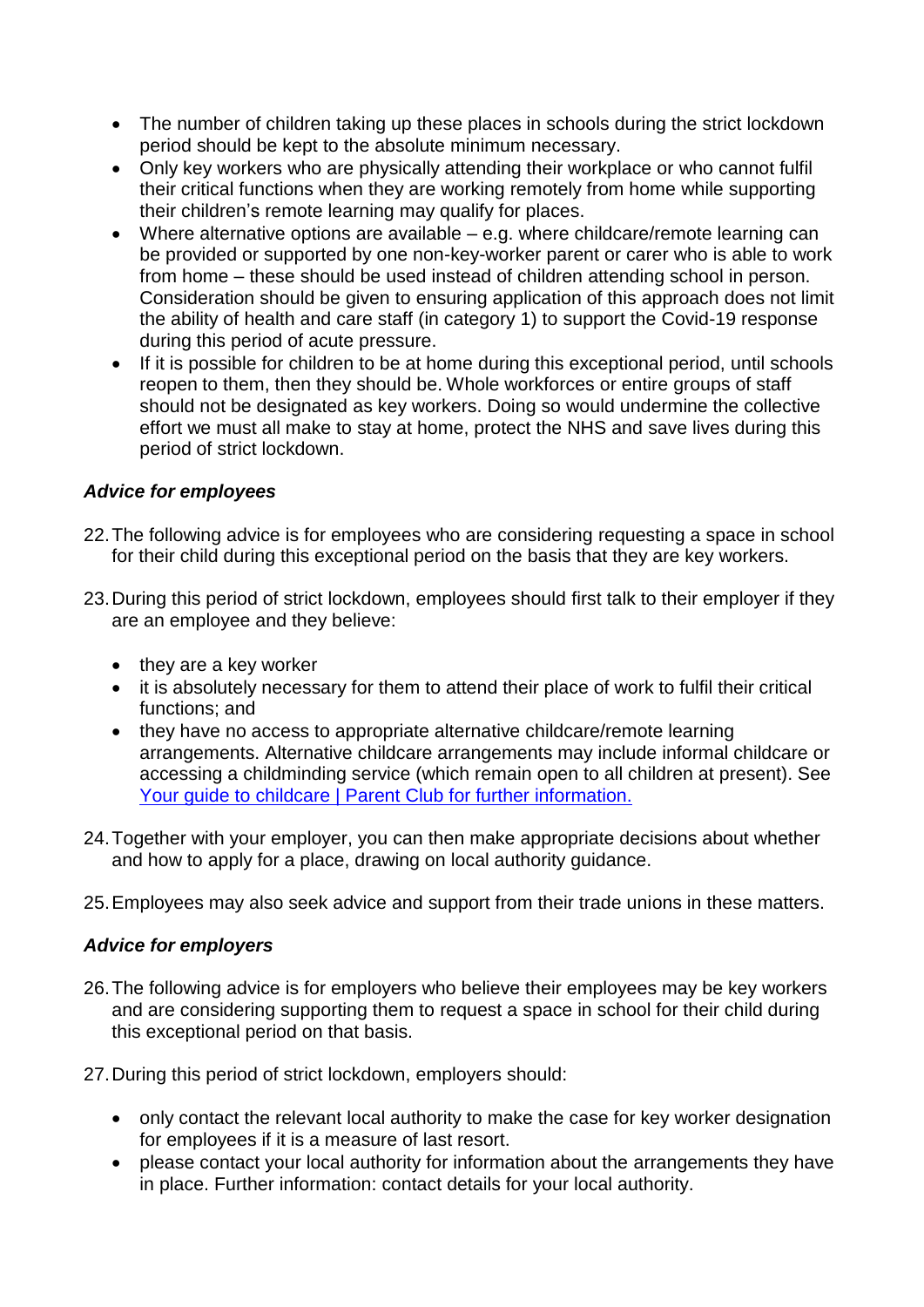- think critically about what staff they consider to be key workers, to ruthlessly prioritise those providing absolutely essential services to the public in these emergency times.
- revisit work with unions and workers to identify only the absolute minimum number of staff performing essential roles to deliver the Covid-19 response and provide basic, safe services.
- reduce in-person staffing levels to the lowest possible number required to maintain the production of essential goods.
- have discussions with staff to identify if they can access any appropriate alternative childcare or remote learning arrangements. This may include another parent/carer who is not a key worker and is able to provide such support effectively from home. Alternative childcare arrangements may also include informal childcare or accessing a childminding service (which remain open to all children at present).
- 28.You can then support your employee to make appropriate decisions about whether and how to apply for a place, drawing on local authority guidance.
- 29.Please contact your local authority for information about the arrangements they have in place. Further information: [contact details for your local authority.](https://www.cosla.gov.uk/councils)

## *Complex queries and issues regarding key worker access to in-person learning*

- 30.The main port of call to resolve any issues or challenges over key worker status should always be the local authority concerned.
- 31. To help co-ordinate and offer support to complex queries, the Scottish Government has re-established the Key Worker Hub. This option is intended as a last resort, and contact with the Hub should only be made following the exhaustion of all discussions with the relevant local authority. Enquiries should be sent to keyworkers@gov.scot.

## **Implementation of reducing risks guidance (including approach to groupings)**

- 32.All staff (including student teachers on placements) and pupils attending schools on an exceptional basis for in-person learning should continue to implement and strictly observe the mitigations set out at Level 4 in the *Coronavirus: reducing risks in schools* guidance, including with regard to face coverings and existing requirements on distancing between secondary pupils (and any additional mitigations that may be identified within updated risk assessments; for example, additional mitigations that are appropriate as a result of fewer people being in schools). The small number of local authority areas in Level 3 should implement Level 3 restrictions, although they will also be subject to the timeline for the reopening of schools set out in this guidance.
- 33.It has been agreed with clinicians that schools may, if absolutely necessary during the phased start to the term, re-group vulnerable pupils and children of key workers (i.e. move them into different groups to those they were in prior to the festive break). This should be kept to the minimum necessary to ensure effective, safe learning and teaching arrangements are in place. It should be done in a way which meets children's needs and enables them to engage in learning and teaching which is age and stage appropriate. Upon a full return to school, children and young people may return to their original groupings.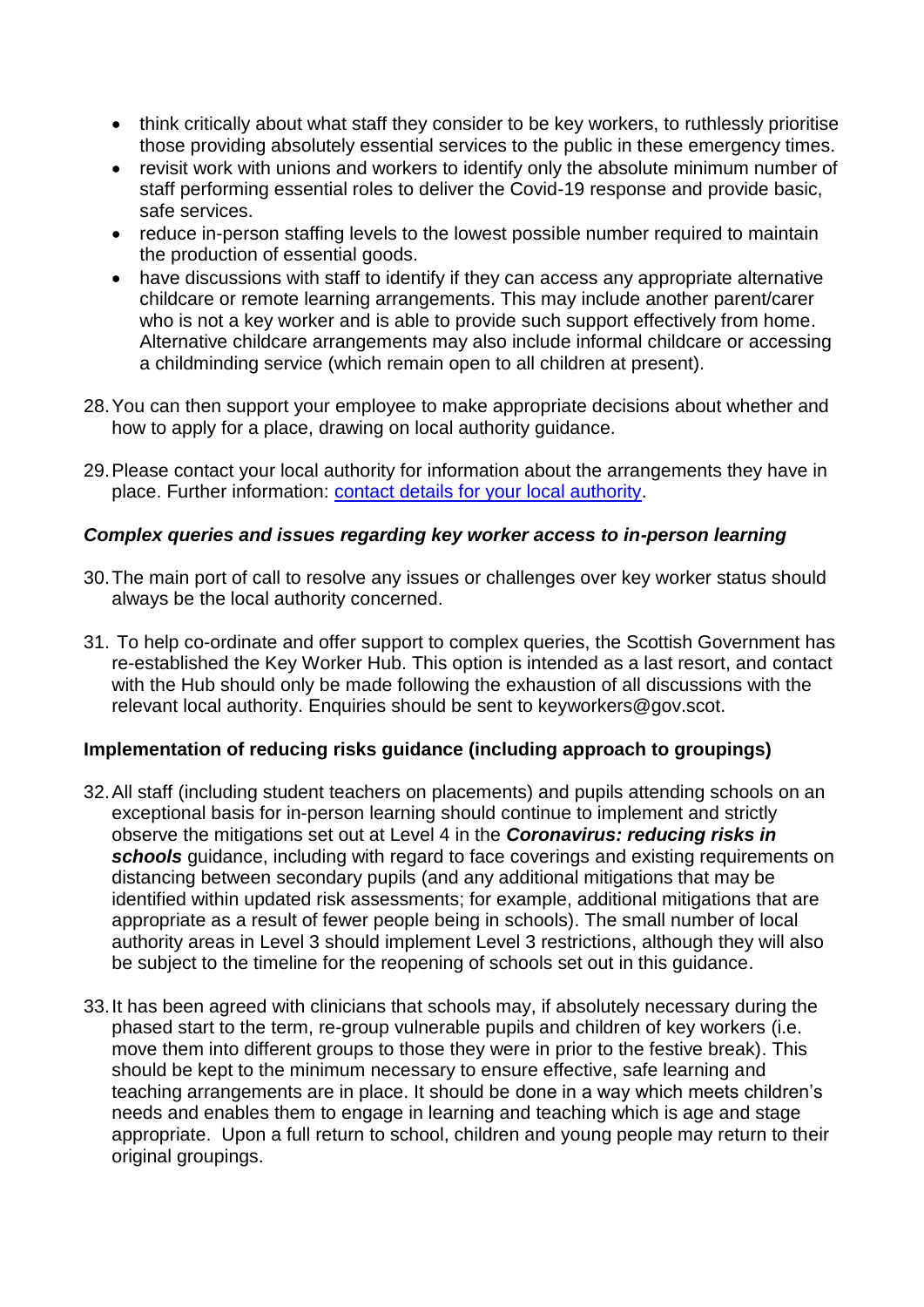34.All staff, student teachers and pupils should continue to be vigilant for coronavirus symptoms. Unless staff are symptomatic or are advised to get a test by a healthcare professional, testing is not a requirement. However, if members of school staff are concerned that they have been at risk from infection, then they may request a test whether or not they have symptoms. Staff should make such requests via their local authority employer, who can book a test for them using the employer portal, or for staff in Orkney, Shetland and Comhairle nan Eilean Siar, can advise school staff on the testing arrangements with their local Health Board.

## **Clinically vulnerable staff and pupils (including individuals on the shielding list)**

- 35.Following consideration by clinicians of the increased risks of transmission of the new strain of coronavirus, new guidance for individuals on the shielding list has been issued for the duration of the lockdown period. This now makes clear that:
	- **staff at the highest clinical risk (individuals on the shielding list) should work from home, and if they cannot do so, they should not work.** A CMO notification issued to affected individuals in week commencing 4 January 2021. This acts as a fit note for as long as these additional measures are in place – initially until the end of January, to be reviewed after two weeks. The CMO letter means that a GP fit note is not required.
	- **children and young people at the highest clinical risk (individuals on the shielding list) should not attend school in person**. Arrangements for learning from home will be put in place for children and young people who cannot attend school or college in person due to shielding requirements. The local education service will provide advice on the support available for children who are being asked not to attend school, college or childcare under additional protective measures
- 36.This lockdown advice does not change the existing Level 4 advice, which may replace this exceptional advice following any return to school after lockdown ends.
- 37.The arrangements for all other clinically vulnerable school staff and pupils as set out in the reducing risks in schools guidance should be followed. This includes the [baseline](https://www.gov.scot/publications/coronavirus-covid-19-guidance-on-reducing-the-risks-in-schools/pages/scientific-and-public-health-advice/#specialconsiderations)  [advice](https://www.gov.scot/publications/coronavirus-covid-19-guidance-on-reducing-the-risks-in-schools/pages/scientific-and-public-health-advice/#specialconsiderations) (which applies as standard throughout all levels) and the [enhanced protections at](https://www.gov.scot/publications/coronavirus-covid-19-guidance-on-reducing-the-risks-in-schools/pages/protection-levels-3-and-4/)  [Levels 3 and 4.](https://www.gov.scot/publications/coronavirus-covid-19-guidance-on-reducing-the-risks-in-schools/pages/protection-levels-3-and-4/) This guidance makes clear that individual risk assessments should be in place for clinically vulnerable staff. Local authorities should ensure that clinical advice is taken fully into account when updating these individual risk assessments and agreeing appropriate mitigations with employees. [Updated guidance](https://www.gov.uk/government/publications/coronavirus-covid-19-advice-for-pregnant-employees/coronavirus-covid-19-advice-for-pregnant-employees) for pregnant employees is now available and should be followed (note that staff who are both pregnant and on the shielding list should follow the guidance for staff at the highest clinical risk above).
- 38.Information on shielding, including who would be considered within the highest risk group, is available in [COVID-19: shielding advice and support.](https://www.gov.scot/publications/covid-shielding/pages/changes-to-shielding-advice/) Where concerns exist, [guidance for people with underlying health conditions](https://www.gov.scot/publications/coronavirus-covid-19-tailored-advice-for-those-who-live-with-specific-medical-conditions/) has been prepared and will continue to be updated. School staff who have underlying health conditions will wish to be aware of this advice in order to inform discussions with their employer, trade union and/or healthcare team in line with the current guidance on reducing risks in schools.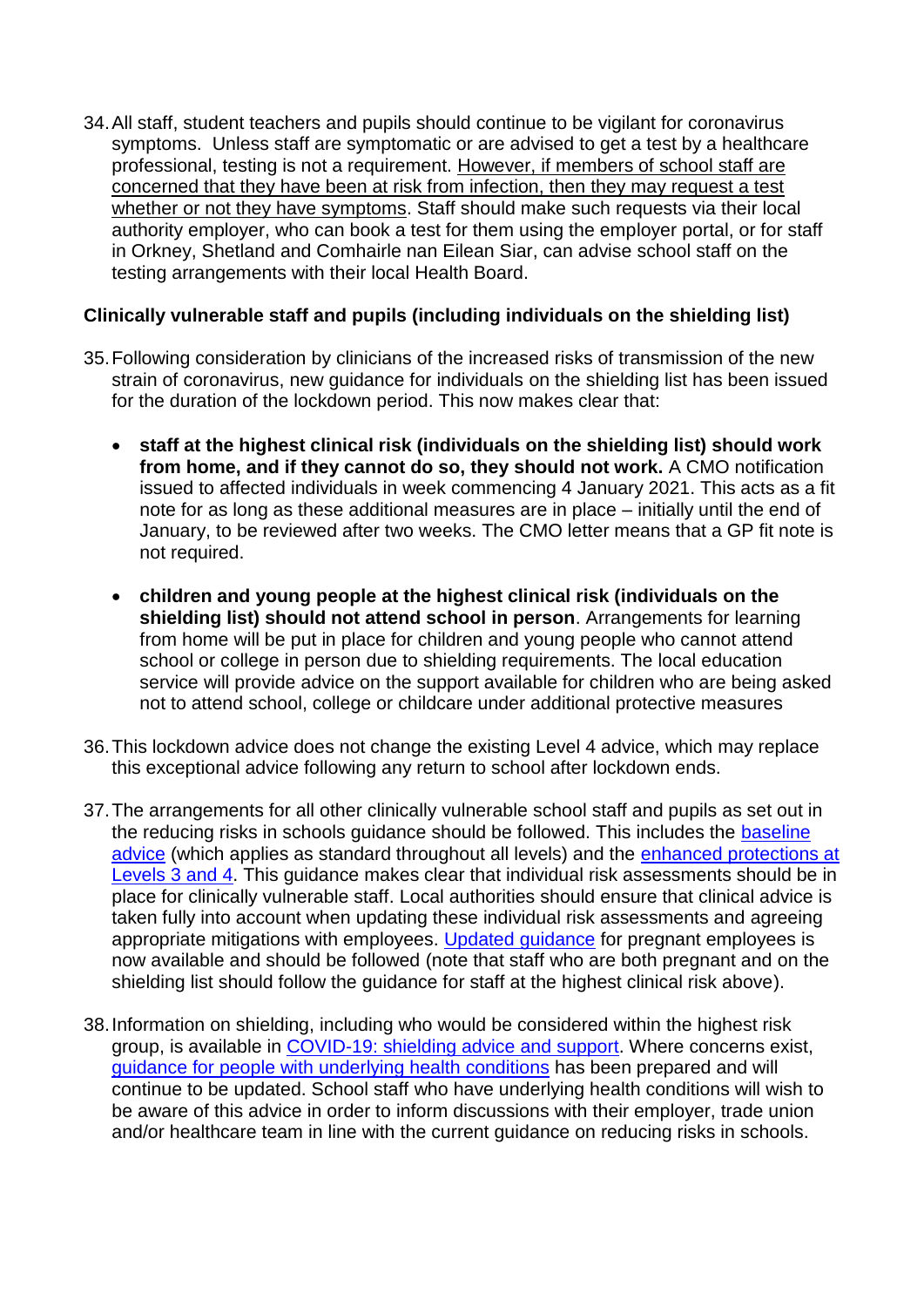#### **Remote learning support**

- 39.The guidance on reducing risks in schools includes [guidance on contingency planning.](https://www.gov.scot/publications/coronavirus-covid-19-guidance-on-reducing-the-risks-in-schools/pages/contingency-planning/) The advice is based on the assumption that practitioners know their learners best, and can arrange learning which is appropriate to the needs and circumstances of their learners. It should also be assumed that learners will know what they are to do when remote learning and that parents/carers are fully informed of the contingency plans in place. All schools and local authorities should therefore have well-developed plans for remote learning. These should be reviewed as early as possible to ensure they are current and appropriate for fully remote learning, and updated as required.
- 40.Updated guidance on remote learning has been prepared by Education Scotland, in partnership with the COVID-19 Education Recovery Group, to support practitioners in leading remote learning in the coming weeks. The advice sets out a shared understanding and expectations of what remote learning means for schools and settings across Scotland. Practitioners will be able to apply this understanding to their own specific context and use it as a basis for professional engagement and development.
- 41.Resources to support remote learning in non-school settings have been developed within local authorities, through Education Scotland and Regional Improvement Collaboratives, including national initiatives and partnerships.
- 42.A variety of options may be considered. These may include, for example, written work, online tasks using Glow or Google Classroom, access to live lessons through Glow (for example, by communicating through the chat function or through live video links with learners), or access to recorded lessons. Practitioners know their learners best, and should be arranging learning which is appropriate to their needs and circumstances.
- 43.Education Scotland, e-Sgoil, ADES and Regional Improvement Collaboratives have worked very closely with all 32 local authorities to strengthen the overall national offer of support for e-learning through partnership working. This offer includes access to **live**, **recorded** and **supported** learning resources as part of the [National e-Learning Offer.](https://education.gov.scot/improvement/national-e-learning-offer/)
	- **Live** e-Sgoil has been widening access to a range of programmes covering ages 3 to 18 since August 2020 augmenting the work of classroom teachers across the country. The first example of this was in August 2020, when e-Sgoil announced a package of free, live, interactive online after school study webinars for senior phase pupils starting 7 September.
	- **Recorded** Teachers in the West Partnership and Tayside have developed a series of over 600 recorded lessons for BGE and senior phase. These recorded lessons are available through Glow by local authorities signing up to ClickView, free of charge.
	- **Supported** Teachers in their subject networks have shared and developed resources for online access and use. Nearly 14,000 supported resources are available across 14 subjects. The materials have been developed by teachers for teachers and are available through Glow.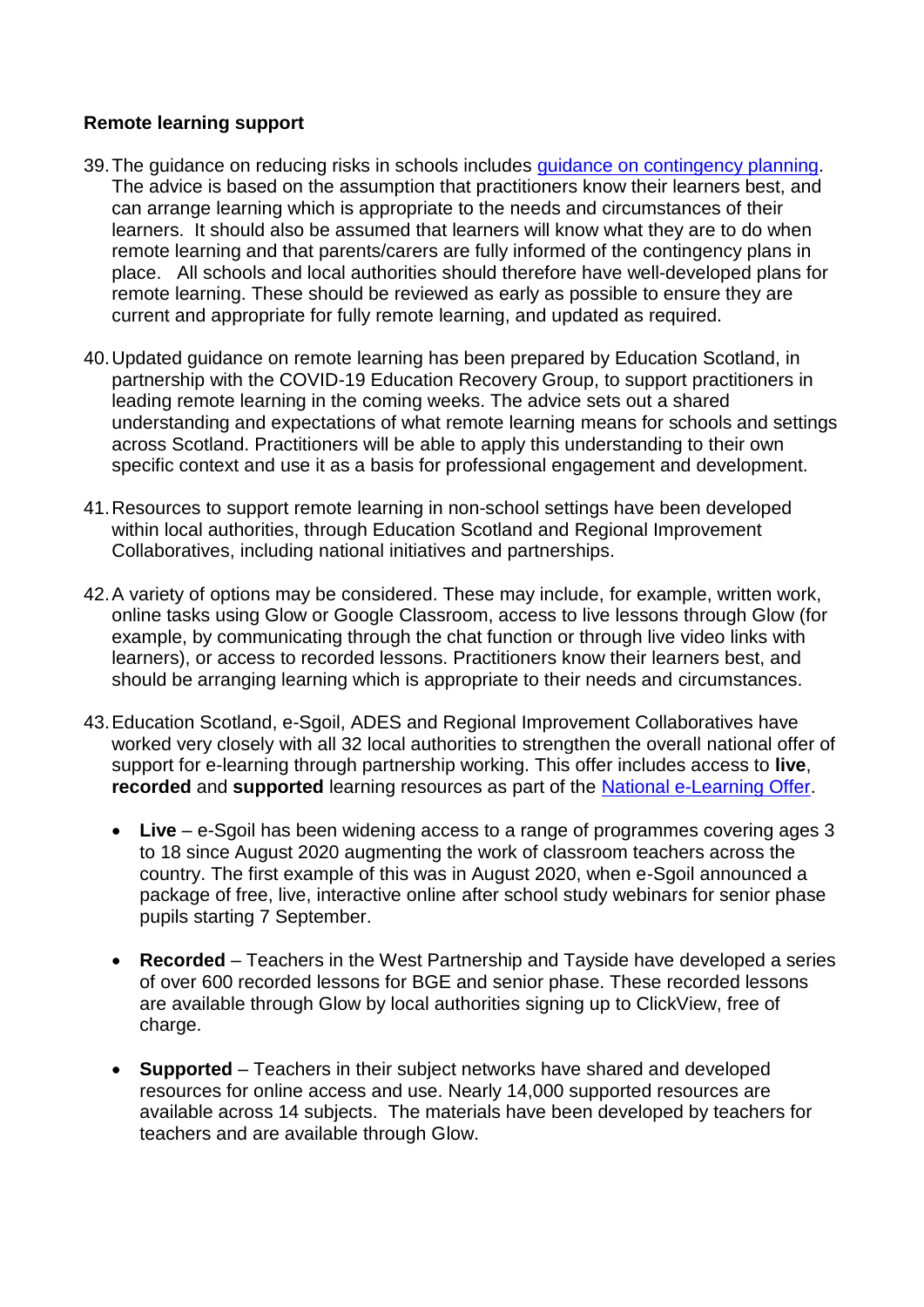- 44.As a further aspect to its national offer, Education Scotland's Scotland Learns provides additional learning at home activities.
- 45.The e-Sgoil provision is one part of the wider national offer of e-learning support, and can respond to requests for additional support from local authorities.
- 46.A Lockdown Live programme was put in place week beginning 11 January and will run until the end of this current period of restrictions. Live sessions for primary, S1 to S3 and the senior phase will run at set times each day. The Early Years (including P1) learning space is available at any time. In addition, 10 of the existing senior phase study support webinars are now available during the day and a programme for Gaelic Medium and Gaelic Learners is in place.
- 47.E-Sgoil programmes are in place for Early Level and for First to Third/Fourth Levels BGE. The programmes are designed to complement the curriculum and remote learning being provided by schools and local authorities across Scotland. The programmes are developed iteratively, in collaboration with schools and partners, building on what works. They will adapt and change in response to need.
- 48.Live lessons for secondary BGE are delivered in a rolling series of four, two-week programmes, catering directly for teachers and young people self-isolating. Programme details and timetables are available on the e-Sgoil website [http://www.e](http://www.e-sgoil.com/esgoilbgeoffer2020/)[sgoil.com/esgoilbgeoffer2020/.](http://www.e-sgoil.com/esgoilbgeoffer2020/)
- 49.A refreshed Senior Phase daytime provision will be available from 11 January 2021 taking account of changed guidance and arrangements from SQA. This senior phase offer is live on the e-Sgoil website [http://www.e-sgoil.com/seniorphase20/.](http://www.e-sgoil.com/seniorphase20/)
- 50.Study support sessions are currently running in the early evening for young people in the senior phase and will continue to do so in response to demand. The following subjects are available via the e-Sgoil Senior Phase study support offer:

| National 5 (4)     | Higher (13)            |                   | <b>Advanced Higher (8)</b> |
|--------------------|------------------------|-------------------|----------------------------|
| <b>Mathematics</b> | Physics                | <b>Music</b>      | <b>Biology</b>             |
| <b>Physics</b>     | Chemistry              | Spanish           | Chemistry                  |
| English            | <b>Mathematics</b>     | French            | English                    |
| Computing          | English                | Gaelic learners   | French                     |
| Science            | <b>Business</b>        | Gàidhlig          | <b>Mathematics</b>         |
| Applications of    | Management             | Religious, moral  | <b>Modern Studies</b>      |
| mathematics (from  | <b>Health and Food</b> | and philosophical | <b>Physics</b>             |
| $w/c$ 25/1)        | Technology             | studies           | Spanish                    |
| Geography (from    | History                | Human Biology     |                            |
| $w/c$ 25/1)        | Graphic                | Engineering       |                            |
| Drama (from w/c    | Communication          | Science (from w/c |                            |
| 25/1)              | (from $w/c$ 25/1)      | 25/1)             |                            |
|                    |                        | Design and        |                            |
|                    |                        | Manufacture (from |                            |
|                    |                        | $w/c$ 25/1)       |                            |

51. In addition, the National Improvement Hub provides learning resources, webinars and links to[Glow Connect,](https://glowconnect.org.uk/) a resource where teachers can to get information, help and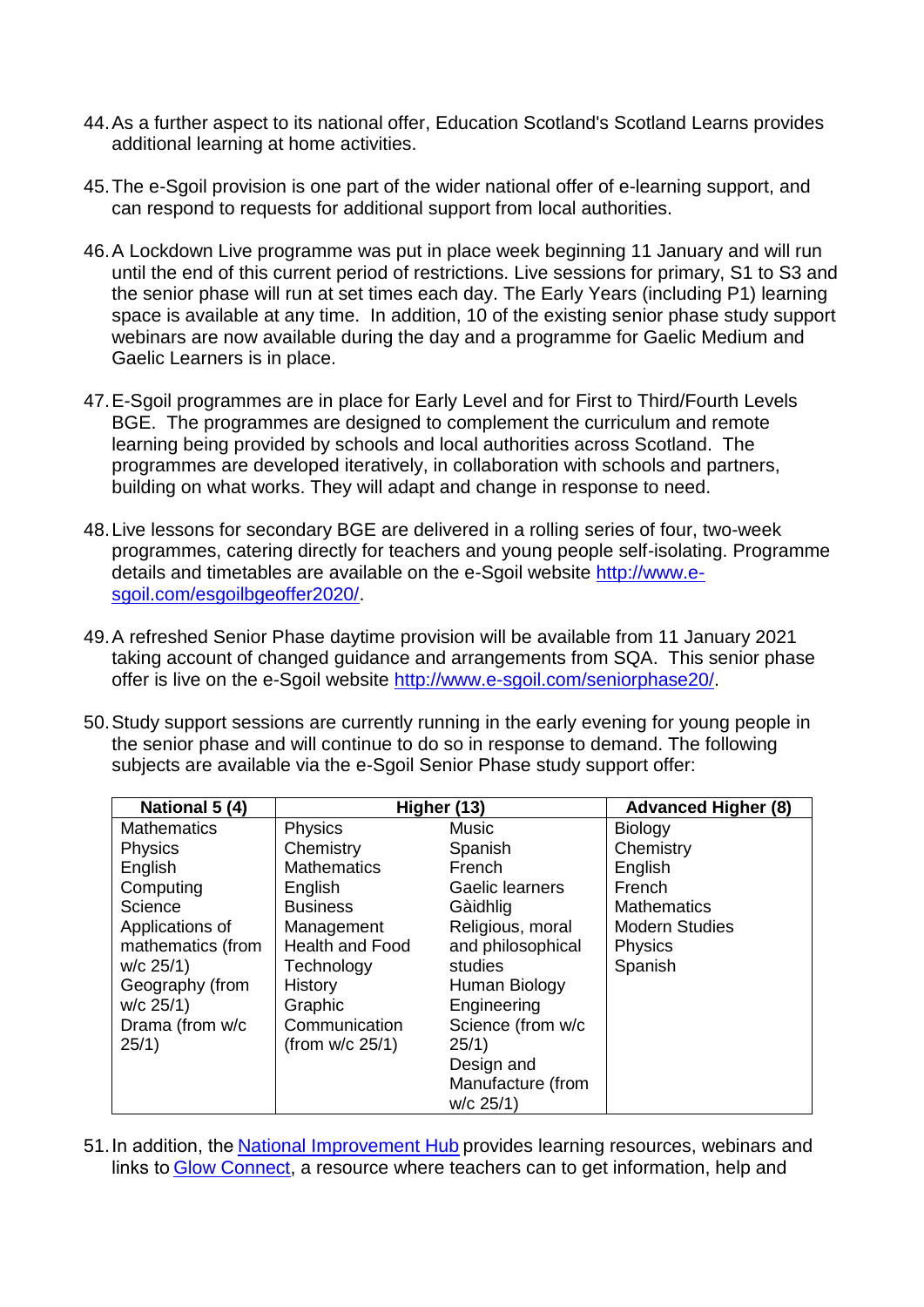support for Glow. Regional Improvement Collaborative Partnerships of local authorities have further information and support on Curriculum and blended learning for teachers which can be accessed through Glow. Live and recorded webinars and blogs for [practitioners with advice on learning and teaching](https://blogs.glowscotland.org.uk/glowblogs/digilearn/) online and on making the best use of [digital platforms](https://blogs.glowscotland.org.uk/glowblogs/digilearn/) continue to be made available through digilearn.scot. Further innovative work is underway via the regional improvement collaboratives.

52.Local authorities and schools should continue the work they have been undertaking in relation to tackling digital exclusion. This includes the provision of devices and connectivity solutions to support educational continuity when children and young people are learning outside of the school environment. This local activity is supplemented by the Scottish Government's £25m investment in digital devices and connectivity solutions designed to combat digital exclusion in school-aged children and young people.

#### **Assessments for senior pupils being affected by these decisions**

- 53.In acknowledgement of COVID-19 related disruption to young people's education this academic year, examinations for National 5, Higher and Advanced Higher courses in 2021 have been cancelled. On 8 December the Deputy First Minister outlined to Parliament that National Qualifications in 2020-2021 will be awarded on evidence of demonstrated attainment, supported by local and national quality assurance processes.
- 54.The National Qualifications 2021 Group is considering the impact that the current arrangements are having on schools delivering National 5, Higher and Advanced Higher courses under the alternative certification model. This includes looking at a range of options and may include extending the date for submitting provisional results.
- 55.During this period the priority for schools and colleges should be to maximise learning and teaching time. Given the move to remote learning and the challenges learners face, the assessment of learner evidence cannot be undertaken unless young people have the foundation of teaching and learning of course content. This will impact on the timing of assessment, which can take place in the later stages of the 2020-21 session.
- 56.The latest communications from the National Qualifications 2021 Group can be found at: <https://www.sqa.org.uk/sqa/93778.html>

#### **School meals**

57.Under the provision of section 53 of the Education (Scotland) Act 1980, local authorities must promote the availability of school lunches at all schools, and any other educational establishments under their management, and they must encourage all pupils in attendance to consume those school lunches. In the case of free school meals, education authorities are also required to take all reasonable steps to ensure that every pupil who is entitled to free school lunches receives them.

#### **Free school meals provision**

58.The arrangements for free school meals over the Christmas school holidays should be rolled on for the period covered by this guidance. Local authorities and schools should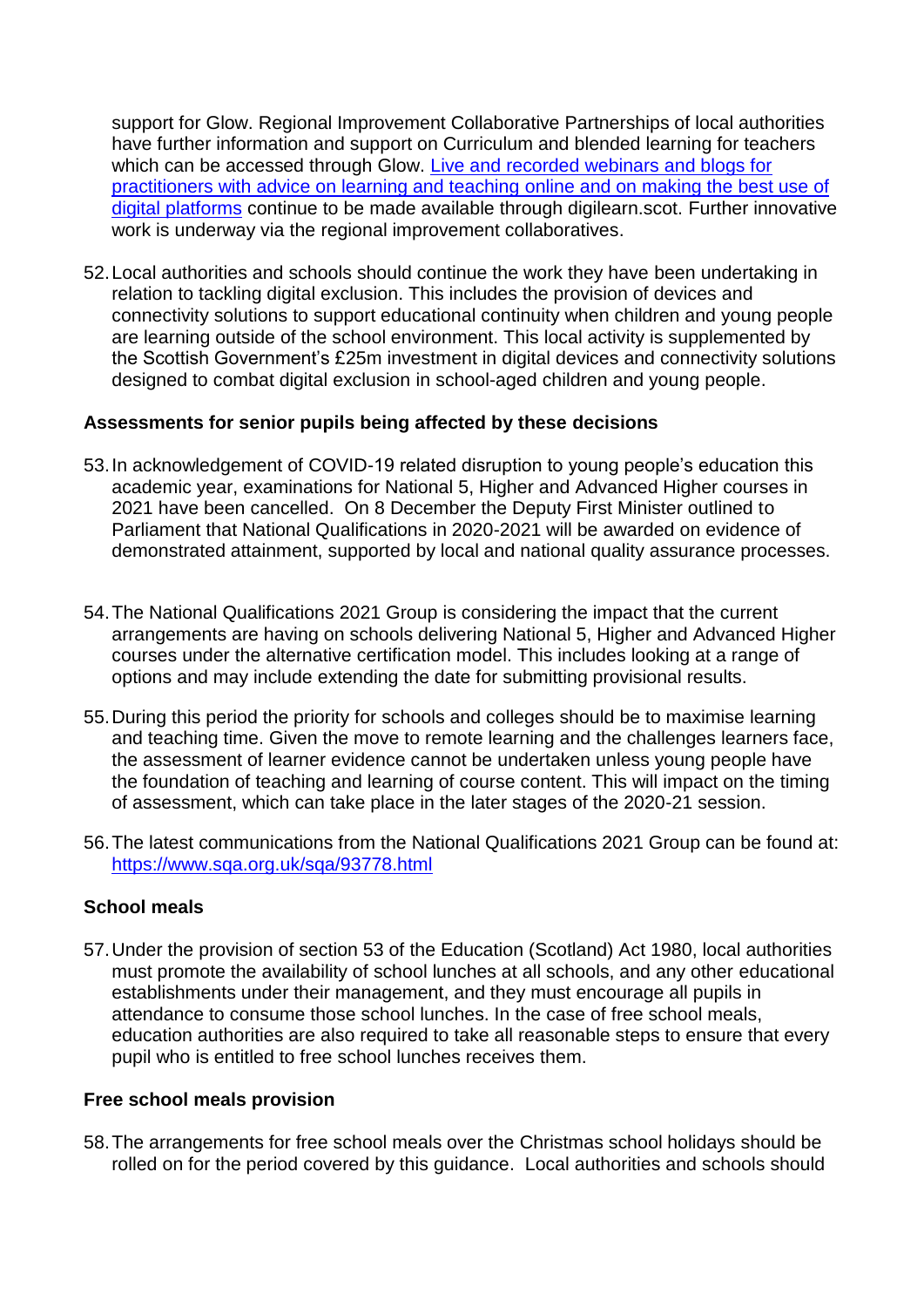continue to provide free school meals or alternatives, for children and young people who are eligible for free school meals.

- 59.These can be provided using a range of methods in line with family preference including: cash payments to families of eligible children; supermarket vouchers; home deliveries or through attendance at school. These options are not exhaustive and there may be alternatives which would better suit local needs and circumstances.
- 60.Local authorities and schools will use different approaches depending on their individual circumstances and in response to local need. These approaches may also need to change due to health protection advice.
- 61. Information on eligibility criteria is available from [https://www.mygov.scot/school-meals/.](https://www.mygov.scot/school-meals/)

## **Provision for special diets**

62.Local authorities and schools will continue to ensure that pupils with special diets or allergies are catered for. No matter which option is chosen to provide meals to pupils, care needs to be taken to check whether any pupils have allergies or special diets before food is provided.

## **Communicating with families**

- 63.Local authorities and schools should ensure arrangements are put in place to communicate what the changes to the start of term from January 2021 means for individual families as soon as is practically possible, and continue to communicate regularly thereafter. Consideration should be given to matters such as the needs of separated parents (having regard to the appropriateness of both parents being provided with information), parents for whom English is an additional language and parents/carers with disabilities. The importance of complying with mitigations should also be reinforced with all members of the school community.
- 64.Guidance for early learning and childcare settings, schools and local authorities on [communicating with and reporting to parents during COVID-19](https://education.gov.scot/media/qqydodzt/cerg-reporting-to-parents-guidance-nov-2020.pdf) and [supporting parents](https://education.gov.scot/media/3zxfumlo/supportingpupilsandparents.pdf)  and pupils with [learning at home during COVID-19](https://education.gov.scot/media/3zxfumlo/supportingpupilsandparents.pdf) is available on [Education Scotland's](https://education.gov.scot/improvement/)  [National Improvement Hub.](https://education.gov.scot/improvement/)

65.Information to support parents includes:

- A [Parent Club COVID-19 internet microsite,](https://www.parentclub.scot/topics/coronavirus) which contains advice on working from home whilst caring for children, advice on helping children with remote and blended learning as well as links to advice and support resources for parents of children with additional support needs.
- Education Scotland's [Parentzone Scotland](https://education.gov.scot/parentzone/) website includes advice for parents, families and practitioners on supporting children and young people's learning during COVID-19.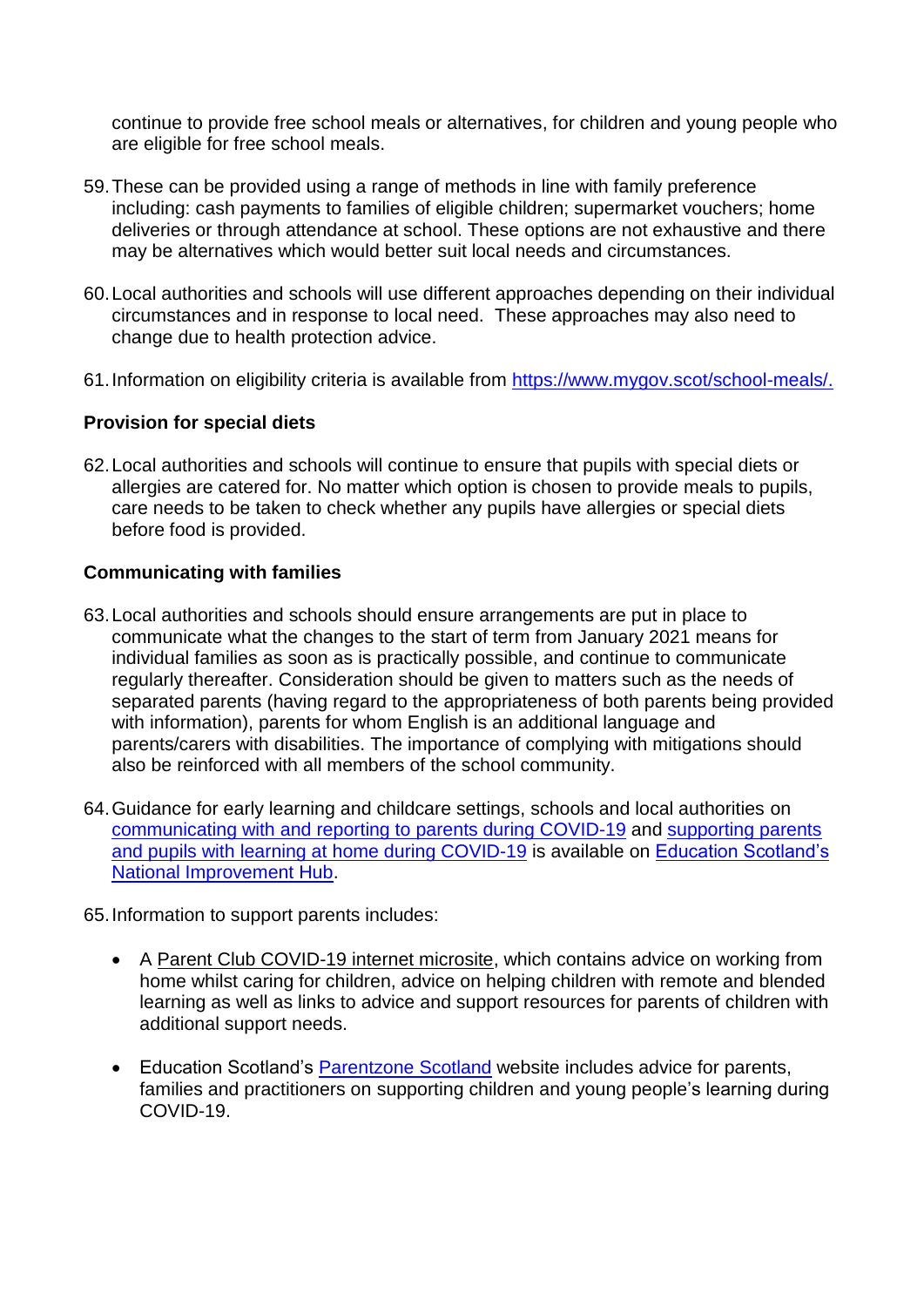- The [National Parent Forum Nutshell guide on blended learning,](https://www.npfs.org.uk/downloads/blended-learning-nutshell/) published in August 2020. This joins further Nutshells on [Supporting Learning at Home during "lockdown"](https://www.npfs.org.uk/wp-content/uploads/edd/2020/05/NPFS_learning-at-home_E.pdf) and on [online safety.](https://www.npfs.org.uk/wp-content/uploads/edd/2020/05/NPFS_online_safety_E.pdf)
- Education Scotland's [Scotland Learns](https://education.gov.scot/improvement/scotland-learns/) initiative provides newsletters and online resources for teachers and for parents/carers.
- 66.When children and young people are learning at home, schools and local authorities should ensure communication with families to maximise engagement in learning, offering any support or advice that may be needed. This may include, for example, local authorities working to ensure provision of devices and/or internet connectivity where necessary.
- 67.Young Scot have updated their guidance for children and young people to include information on the arrangements for the start of term from January 2021. This can be accessed through the Young Scot website: [Going to School During the Coronavirus](https://young.scot/get-informed/national/back-to-school-your-frequently-asked-questions)  [\(COVID-19\) Pandemic | Young Scot](https://young.scot/get-informed/national/back-to-school-your-frequently-asked-questions)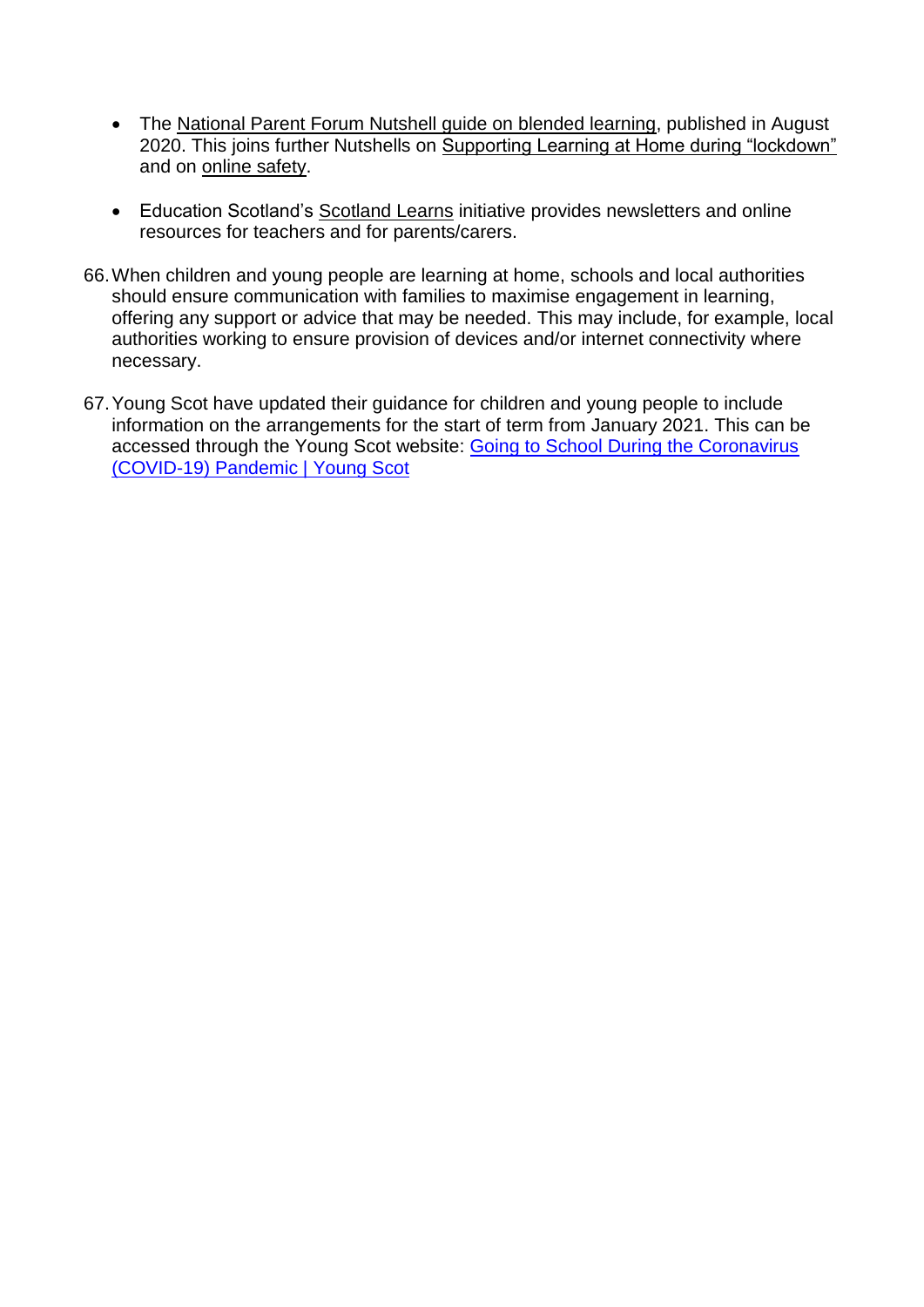#### **Annex – Supplementary guidance for residential boarding/hostel accommodation in educational facilities**

# **Application**

1. All schools, including residential boarding/hostel accommodation in educational facilities, should have regard to the measures set out in the main school guidance and apply them as appropriate in their specific settings. This supplementary guidance is intended for school care accommodation services, provided for the purpose of pupils in attendance at a public, independent or grant-aided school, and consisting of the provision of residential accommodation. For clarity, this includes residential, special and secure accommodation. These include independent boarding school facilities and residence halls provided by local authority secondary schools.

## **Supplementary information**

2. As set out in 'Arrangements for the phased reopening of schools in January/February 2021', other than for children that meet the definitions of vulnerable children, or children of key workers, all pupils should be provided with an appropriate timetable of remote learning from Monday 11 January until schools reopen more fully, which will be at the earliest opportunity.

3. It is anticipated that independent schools may wish to follow their own existing timetable of reopening, adapting this as needed to allow time to establish effective remote learning arrangements. No schools are expected to commence face-to-face teaching (other than for vulnerable children, or children of key workers) until otherwise advised, as a precautionary measure in light of the latest developments in the path of the virus.

4. Regular reviews of these arrangements will be undertaken, taking into account the latest evidence about the new variant and progress in reducing community transmission levels. Arrangements following reviews will be communicated at the earliest opportunity. Further guidance on the safe return to boarding/hostel accommodation will be prepared and published in advance of fuller reopening. It is acknowledged that further consideration will be required to enable boarding school pupils, parents, host families and schools to plan their return safely, including those travelling from other UK nations, or from outside the UK, and updated guidance will be provided as soon as possible.

5. This means that pupils who 'board' at their school, whether independent, grant aided or local authority provision, should **not** return to school at the start of term in January 2021. Independent schools, like those in state provision, should provide remote learning – including for boarders. Where boarders are key worker children, they should be able to access their local school or hub.

6. Where pupils are considered to be vulnerable (in line with definitions set out earlier in this guidance), particularly those attending residential special schools, schools should assess how to effectively continue to meet their needs, including, where necessary, through provision of a residential place.